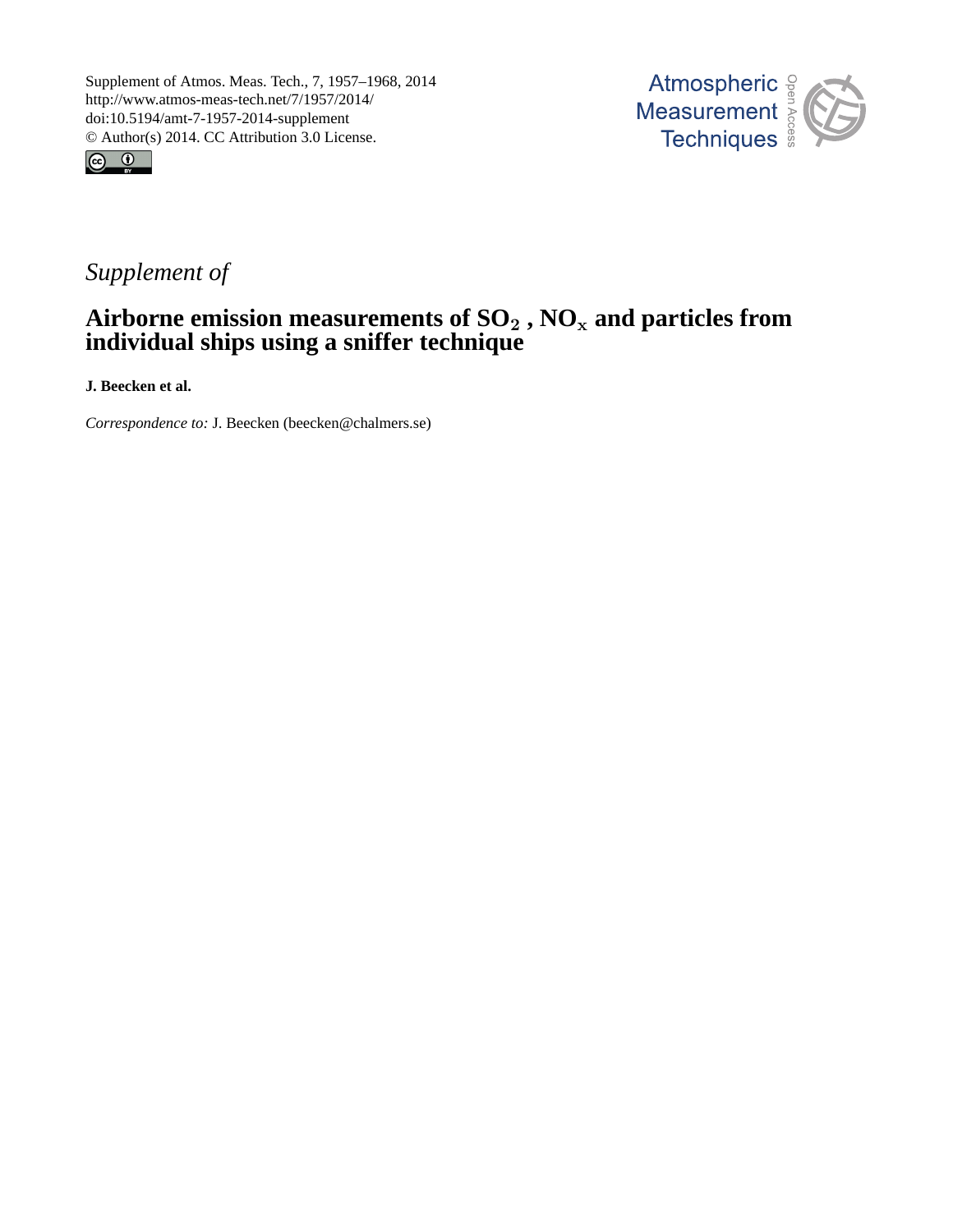| <b>IMO</b> | Date              |       |       | mean EF(SO2)<br>$[g/kg_fuel] \pm [%]$ |        |       | mean EF(NOx)<br>$[g/kg_fuel] \pm [%]$ | NOx Source<br>(0: measurement,<br>1:STEAM,<br>2: default) | SOG<br>[ $kn$ ] | Number<br>$\circ f$<br>traverses |
|------------|-------------------|-------|-------|---------------------------------------|--------|-------|---------------------------------------|-----------------------------------------------------------|-----------------|----------------------------------|
| 7016474    | 29 September 2011 | 3.33  | $\pm$ | $0.00\,$                              | 7.04   | $\pm$ | $0.00\,$                              | $\mathbf{0}$                                              |                 | $\mathbf{1}$                     |
| 7225922    | 30 September 2011 | 22.86 | $\pm$ | 4.36                                  | 73.52  | $\pm$ | 24.06                                 | $\mathbf{0}$                                              | 10.0            | $\overline{c}$                   |
| 7360162    | 11 June 2011      | 1.88  | $\pm$ | 0.00                                  | 55.82  | $\pm$ | 0.00                                  | $\mathbf{1}$                                              | 12.5            | $\mathbf{1}$                     |
| 7420223    | 30 May 2012       | 3.14  | $\pm$ | 53.87                                 | 65.68  | $\pm$ | 36.38                                 | $\mathbf{0}$                                              | 10.6            | 3                                |
| 7500451    | 30 May 2012       | 26.84 | $\pm$ | 21.29                                 | 44.13  | $\pm$ | 28.91                                 | $\mathbf{0}$                                              |                 | $\tau$                           |
| 7637448    | 30 May 2012       | 2.95  | $\pm$ | 121.12                                | 66.96  | $\pm$ | 35.28                                 | $\mathbf{0}$                                              | 12.2            | 8                                |
| 7703259    | 15 June 2011      | 10.15 | $\pm$ | $0.00\,$                              | 57.77  | $\pm$ | 0.00                                  | $\mathbf{1}$                                              | 9.6             | $\mathbf{1}$                     |
| 7721249    | 28 June 2011      | 11.32 | $\pm$ | 36.64                                 | 80.04  | $\pm$ | 0.21                                  | $\mathbf{1}$                                              | 12.2            | $\overline{4}$                   |
| 7803190    | 13 June 2011      | 19.17 | $\pm$ | 0.10                                  | 63.24  | $\pm$ | 0.00                                  | $\mathbf{1}$                                              | 19.0            | $\overline{c}$                   |
| 7928158    | 30 September 2011 | 25.73 | $\pm$ | 0.00                                  | 46.26  | $\pm$ | 0.00                                  | $\mathbf{0}$                                              | 8.6             | $\mathbf{1}$                     |
| 8020599    | 29 June 2011      | 20.64 | $\pm$ | 22.21                                 | 66.93  | $\pm$ | 0.00                                  | $\mathbf{1}$                                              | 16.3            | 3                                |
| 8131893    | 04 September 2012 | 32.87 | $\pm$ | 26.23                                 | 46.00  | $\pm$ | 12.66                                 | $\mathbf{0}$                                              | 8.2             | $\overline{4}$                   |
| 8202381    | 30 May 2012       | 19.01 | $\pm$ | 7.34                                  | 113.36 | $\pm$ | 16.58                                 | $\mathbf{0}$                                              | 13.1            | 6                                |
| 8207795    | 31 May 2012       | 22.28 | $\pm$ | 6.14                                  | 93.87  | $\pm$ | 6.25                                  | $\mathbf{0}$                                              | 13.2            | $\overline{4}$                   |
| 8225498    | 11 June 2011      | 17.30 | $\pm$ | 26.96                                 | 79.20  | $\pm$ | 0.31                                  | $\mathbf{1}$                                              | 11.9            | 4                                |
| 8302246    | 31 August 2012    | 16.74 | $\pm$ | 0.00                                  | 93.95  | $\pm$ | 0.00                                  | $\mathbf{1}$                                              | 14.6            | 1                                |
| 8306981    | 29 September 2011 | 23.47 | $\pm$ | 16.28                                 | 69.61  | $\pm$ | 40.64                                 | $\mathbf{0}$                                              | 11.7            | $\overline{4}$                   |
| 8312057    | 29 June 2011      | 14.86 | $\pm$ | 24.25                                 | 91.86  | $\pm$ | 0.63                                  | $\mathbf{1}$                                              | 12.3            | 6                                |
| 8312100    | 11 June 2011      | 11.38 | $\pm$ | 0.00                                  | 81.84  | $\pm$ | 0.00                                  | $\mathbf{1}$                                              | 10.5            | $\mathbf{1}$                     |
| 8401444    | 10 June 2011      | 14.29 | 土     | 21.12                                 | 69.81  | $\pm$ | 0.21                                  | 1                                                         | 17.6            | 2                                |
| 8422034    | 15 June 2011      | 19.22 | $\pm$ | $0.00\,$                              | 63.33  | $\pm$ | $0.00\,$                              | $\mathbf{1}$                                              | 12.3            | $\mathbf{1}$                     |
| 8512401    | 29 June 2011      | 16.58 | $\pm$ | 40.91                                 | 96.14  | $\pm$ | 1.17                                  | $\mathbf{1}$                                              | 17.9            | $10\,$                           |
| 8521804    | 30 September 2011 | 27.80 | $\pm$ | 57.76                                 | 55.81  | $\pm$ | 67.03                                 | $\mathbf{1}$                                              | 16.1            | $\overline{4}$                   |
| 8608195    | 30 September 2011 | 25.05 | $\pm$ | 5.03                                  | 95.34  | $\pm$ | 15.92                                 | $\mathbf{0}$                                              |                 | 3                                |
| 8618358    | 04 September 2012 | 21.32 | $\pm$ | 21.48                                 | 69.78  | $\pm$ | 22.65                                 | $\mathbf{0}$                                              | 14.1            | $\tau$                           |
| 8618358    | 06 September 2012 | 15.92 | $\pm$ | 20.72                                 | 101.62 | $\pm$ | 29.57                                 | $\mathbf{0}$                                              | 16.8            | $\overline{c}$                   |
| 8703232    | 13 June 2011      | 18.78 | $\pm$ | $0.00\,$                              | 71.78  | $\pm$ | 0.00                                  | $\mathbf{1}$                                              | 17.5            | $\mathbf{1}$                     |
| 8705383    | 29 June 2011      | 16.25 | $\pm$ | 0.00                                  | 72.30  | $\pm$ | 0.00                                  | $\mathbf{1}$                                              | 16.3            | $\mathbf{1}$                     |
| 8903155    | 13 June 2011      | 19.69 | $\pm$ | 0.00                                  | 72.42  | $\pm$ | 0.00                                  | $\mathbf{1}$                                              | 15.0            | $\mathbf{1}$                     |
| 8917596    | 29 August 2012    | 16.26 | $\pm$ | 22.39                                 | 78.98  | $\pm$ | 3.85                                  | $\mathbf{0}$                                              | 15.8            | 3                                |
| 8993887    | 02 October 2011   | 20.62 | $\pm$ | $0.00\,$                              | 26.12  | $\pm$ | $0.00\,$                              | $\boldsymbol{0}$                                          |                 | $\mathbf{1}$                     |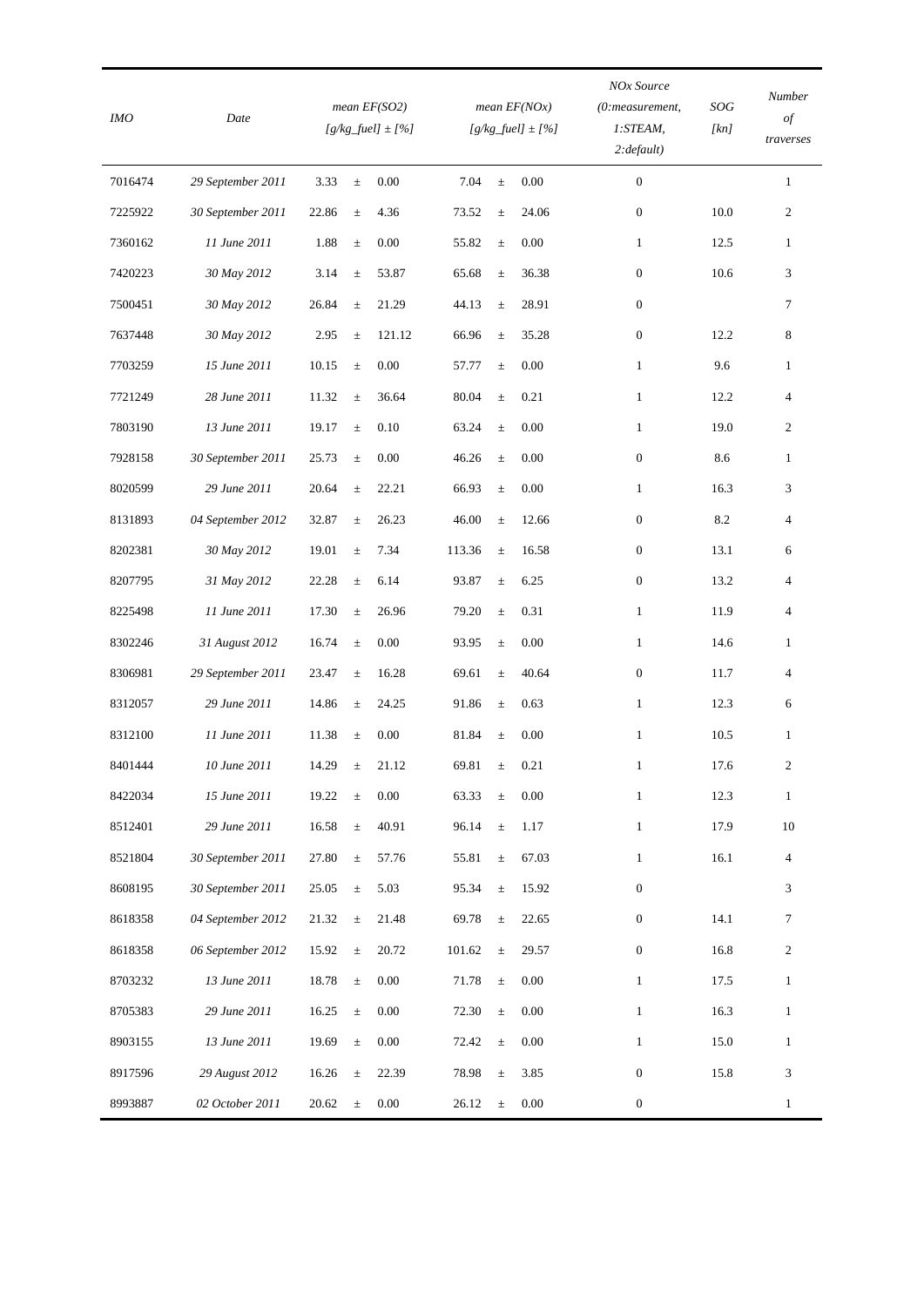| 9010163 | 15 June 2011      | 19.88     | $_{\pm}$ | 15.00    | 72.43  | $\pm$ | 1.69     | $\mathbf{1}$     | 17.5 | $\overline{4}$ |
|---------|-------------------|-----------|----------|----------|--------|-------|----------|------------------|------|----------------|
| 9010163 | 29 June 2011      | 26.42     | $\pm$    | 93.88    | 70.90  | $\pm$ | 3.21     | $\mathbf{1}$     | 16.6 | 2              |
| 9010163 | 05 September 2012 | 16.58     | $\pm$    | 6.29     | 64.94  | $\pm$ | 12.40    | $\boldsymbol{0}$ | 17.1 | 3              |
| 9010917 | 15 June 2011      | 27.88     | $\pm$    | 0.00     | 66.19  | $\pm$ | 0.00     | $\mathbf{1}$     | 14.1 | $\mathbf{1}$   |
| 9016923 | 15 June 2011      | 20.37     | $\pm$    | 0.00     | 64.57  | $\pm$ | 0.00     | $\mathbf{1}$     | 11.9 | $\mathbf{1}$   |
| 9031260 | 28 September 2011 | 8.68      | $\pm$    | 87.54    | 34.19  | $\pm$ | 76.40    | $\mathbf{1}$     | 9.6  | 3              |
| 9046368 | 29 August 2012    | 16.17     | $\pm$    | 7.09     | 74.39  | $\pm$ | 12.00    | $\boldsymbol{0}$ | 13.2 | 3              |
| 9073086 | 01 June 2012      | 23.63     | $\pm$    | 26.63    | 48.77  | $\pm$ | 44.99    | $\boldsymbol{0}$ | 7.3  | 7              |
| 9077587 | 01 October 2011   | 21.28     | $\pm$    | 14.91    | 58.59  | $\pm$ | 12.99    | $\boldsymbol{0}$ | 10.8 | 3              |
| 9082879 | 01 October 2011   | 19.47     | $\pm$    | 27.77    | 74.94  | $\pm$ | 26.29    | $\boldsymbol{0}$ | 13.0 | 5              |
| 9104902 | 29 September 2011 | $-0.59$   | $\pm$    | 84.55    | 83.68  | $\pm$ | 0.20     | $\mathbf{1}$     | 15.2 | $\overline{c}$ |
| 9106986 | 31 May 2012       | 40.55     | $\pm$    | 17.96    | 70.59  | $\pm$ | 1.20     | $\mathbf{1}$     | 9.1  | 6              |
| 9114737 | 30 September 2011 | 2.80      | $\pm$    | 139.93   | 22.80  | $\pm$ | 133.41   | $\mathbf{1}$     | 10.1 | 3              |
| 9115975 | 28 September 2011 | 13.69     | $\pm$    | 0.00     | 51.23  | $\pm$ | 0.00     | $\boldsymbol{0}$ | 11.7 | $\mathbf{1}$   |
| 9124471 | 01 June 2012      | 24.85     | $\pm$    | 11.42    | 55.89  | $\pm$ | 17.65    | $\boldsymbol{0}$ |      | 4              |
| 9131797 | 13 June 2011      | 19.03     | $\pm$    | 13.47    | 72.37  | $\pm$ | 0.00     | $\mathbf{1}$     | 15.1 | 3              |
| 9131797 | 27 June 2011      | 8.54      | $\pm$    | 0.00     | 72.37  | $\pm$ | 0.00     | $\mathbf{1}$     | 15.3 | $\mathbf{1}$   |
| 9131797 | 28 August 2012    | 18.63     | $\pm$    | 15.27    | 65.36  | $\pm$ | 22.49    | $\boldsymbol{0}$ | 15.4 | 4              |
| 9131797 | 06 September 2012 | 21.97     | $\pm$    | 3.57     | 66.97  | $\pm$ | 8.04     | $\boldsymbol{0}$ | 16.3 | 2              |
| 9133915 | 01 September 2012 | 17.61     | $\pm$    | 13.49    | 56.53  | $\pm$ | 9.10     | $\boldsymbol{0}$ | 16.1 | 4              |
| 9137997 | 04 September 2012 | 16.93     | $\pm$    | 9.65     | 52.45  | $\pm$ | 24.93    | $\boldsymbol{0}$ | 18.0 | 4              |
| 9144419 | 31 August 2012    | 14.54     | $\pm$    | 19.43    | 70.52  | $\pm$ | 0.14     | $\mathbf{1}$     | 14.7 | 4              |
| 9144512 | 05 September 2012 | $21.38 +$ |          | $0.00\,$ | 69.38  | $+$   | $0.00\,$ | $\Omega$         | 10.9 | $\mathbf{1}$   |
| 9158458 | 13 June 2011      | 20.64     | $\pm$    | 0.00     | 65.00  | $\pm$ | 0.00     | $\mathbf{2}$     |      | $\mathbf{1}$   |
| 9166845 | 01 June 2012      | 19.17     | $\pm$    | 15.15    | 70.54  | $\pm$ | 14.04    | $\boldsymbol{0}$ | 5.7  | 4              |
| 9168946 | 02 October 2011   | 13.75     | $\pm$    | 7.52     | 20.72  | $\pm$ | 13.76    | $\boldsymbol{0}$ | 0.4  | $\overline{c}$ |
| 9173329 | 30 June 2011      | 15.82     | $\pm$    | $0.00\,$ | 67.09  | $\pm$ | 0.00     | $\mathbf{1}$     | 15.6 | 1              |
| 9177959 | 01 June 2012      | 21.83     | $\pm$    | 31.05    | 63.81  | $\pm$ | 26.72    | $\boldsymbol{0}$ | 13.9 | 4              |
| 9181077 | 01 September 2012 | 13.61     | $\pm$    | 0.00     | 73.23  | $\pm$ | 0.00     | $\boldsymbol{0}$ | 18.1 | 1              |
| 9182368 | 30 May 2012       | 25.13     | $\pm$    | 28.89    | 160.86 | $\pm$ | 24.95    | $\boldsymbol{0}$ | 17.1 | $\mathfrak{S}$ |
| 9184029 | 01 June 2012      | 22.84     | $\pm$    | 34.10    | 79.67  | $\pm$ | 19.27    | $\boldsymbol{0}$ | 17.5 | 4              |
| 9187916 | 13 June 2011      | 18.05     | $\pm$    | 0.00     | 61.41  | $\pm$ | 0.00     | $\mathbf{1}$     | 11.9 | 1              |
| 9187916 | 28 September 2011 | 26.31     | $\pm$    | 19.52    | 74.01  | $\pm$ | 46.77    | $\boldsymbol{0}$ | 13.9 | $\overline{c}$ |
| 9188427 | 10 June 2011      | 12.98     | $\pm$    | 0.00     | 71.27  | $\pm$ | 0.00     | $\mathbf{1}$     | 19.4 | $\mathbf{1}$   |
| 9188518 | 03 September 2012 | 14.24     | $_{\pm}$ | 9.97     | 49.93  | $\pm$ | 1.76     | $\boldsymbol{0}$ | 17.5 | $\sqrt{2}$     |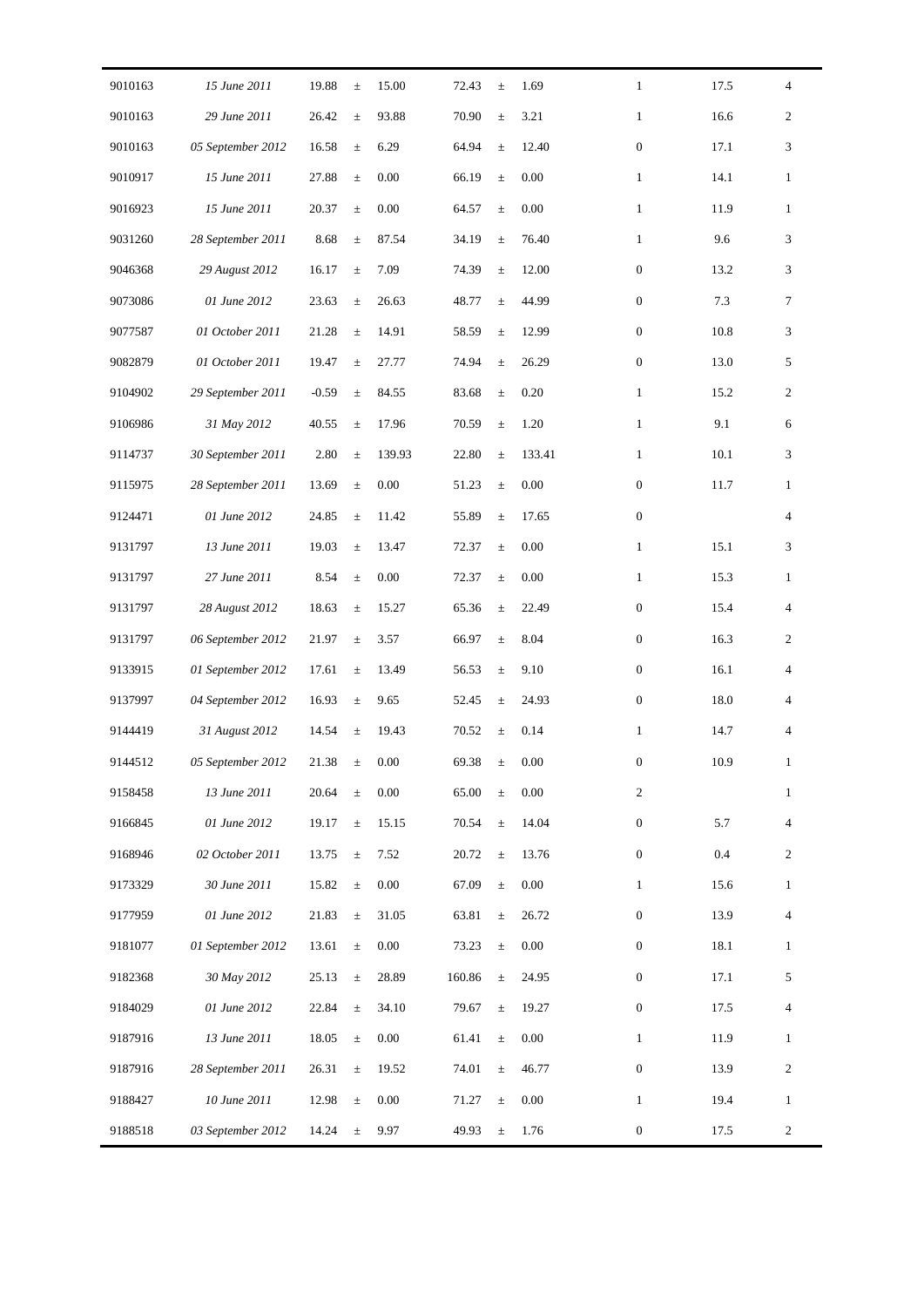| 9194000 | 13 June 2011      | 17.24       | $\pm$    | 9.99   | 65.00  | $\pm$ | 0.00     | $\overline{c}$   |      | 4              |
|---------|-------------------|-------------|----------|--------|--------|-------|----------|------------------|------|----------------|
| 9194012 | 13 June 2011      | 18.75       | $\pm$    | 18.08  | 65.00  | $\pm$ | 0.00     | $\sqrt{2}$       |      | 2              |
| 9194074 | 30 September 2011 | 22.70       | $\pm$    | 11.92  | 97.84  | $\pm$ | 25.57    | $\boldsymbol{0}$ | 11.9 | 4              |
| 9197521 | 31 August 2012    | 18.78       | $\pm$    | 7.47   | 66.93  | $\pm$ | 0.00     | $\mathbf{1}$     | 14.9 | 2              |
| 9198941 | 15 June 2011      | 42.42       | $\pm$    | 31.34  | 68.81  | $\pm$ | 0.23     | $\mathbf{1}$     | 17.3 | $\mathfrak{Z}$ |
| 9198941 | 29 June 2011      | 40.69       | $\pm$    | 12.51  | 76.92  | $\pm$ | $0.01\,$ | $\mathbf{1}$     | 23.4 | 5              |
| 9202546 | 06 September 2012 | 21.94       | $\pm$    | 0.00   | 77.45  | $\pm$ | 0.00     | $\boldsymbol{0}$ | 15.3 | $\mathbf{1}$   |
| 9205964 | 31 May 2012       | 27.69       | $\pm$    | 5.28   | 61.79  | $\pm$ | 63.66    | $\boldsymbol{0}$ | 19.3 | 3              |
| 9207883 | 06 September 2012 | 17.15       | $\pm$    | 0.00   | 77.60  | $\pm$ | 0.00     | $\boldsymbol{0}$ | 18.1 | $\mathbf{1}$   |
| 9212589 | 11 June 2011      | 16.75       | $\pm$    | 0.00   | 64.85  | $\pm$ | 0.00     | $\mathbf{1}$     | 12.9 | $\mathbf{1}$   |
| 9217230 | 03 September 2012 | 20.51       | $\pm$    | 22.85  | 65.30  | $\pm$ | 20.65    | $\boldsymbol{0}$ | 16.3 | 9              |
| 9217230 | 06 September 2012 | 21.69       | $\pm$    | 0.62   | 69.21  | $\pm$ | 13.24    | $\boldsymbol{0}$ | 17.1 | 2              |
| 9217242 | 15 June 2011      | 17.36       | $\pm$    | 9.50   | 78.86  | $\pm$ | 0.00     | $\mathbf{1}$     | 18.1 | $\overline{c}$ |
| 9217242 | 27 June 2011      | 15.27       | $\pm$    | 0.00   | 78.85  | $\pm$ | 0.00     | $\mathbf{1}$     | 18.3 | $\mathbf{1}$   |
| 9217242 | 03 September 2012 | 16.84       | $\pm$    | 11.29  | 48.90  | $\pm$ | 10.65    | $\boldsymbol{0}$ | 17.2 | 6              |
| 9218014 | 31 May 2012       | 28.51       | $\pm$    | 8.47   | 60.63  | $\pm$ | 19.48    | $\mathbf{0}$     | 16.0 | 7              |
| 9222118 | 02 October 2011   | 8.07        | $\pm$    | 62.49  | 21.95  | $\pm$ | 28.82    | $\boldsymbol{0}$ | 7.4  | 2              |
| 9227326 | 31 May 2012       | 23.49       | $\pm$    | 8.68   | 83.34  | $\pm$ | 0.44     | $\mathbf{1}$     | 16.4 | 6              |
| 9230098 | 04 September 2012 | 21.31       | $\pm$    | 0.00   | 55.69  | $\pm$ | 0.00     | $\mathbf{0}$     |      | 1              |
| 9231846 | 30 September 2011 | 17.87       | $_{\pm}$ | 16.49  | 38.47  | $\pm$ | 34.96    | $\boldsymbol{0}$ |      | 3              |
| 9233234 | 29 August 2012    | 26.95       | $\pm$    | 22.11  | 51.75  | $\pm$ | 14.07    | $\boldsymbol{0}$ | 10.4 | 3              |
| 9235892 | 16 June 2011      | 11.24       | $\pm$    | 19.52  | 74.44  | $\pm$ | 0.00     | $\mathbf{1}$     | 16.2 | 2              |
| 9244192 | 28 September 2011 | 19.03 $\pm$ |          | 73.11  | 68.52  | $+$   | 10.55    | 1                | 15.7 | 4              |
| 9244295 | 01 October 2011   | 20.18       | $\pm$    | 35.73  | 28.53  | $\pm$ | 21.58    | $\mathbf{0}$     | 6.8  | $\mathfrak{2}$ |
| 9250373 | 01 June 2012      | 5.55        | $\pm$    | 110.40 | 59.50  | $\pm$ | 59.84    | $\boldsymbol{0}$ | 10.6 | 4              |
| 9251652 | 11 June 2011      | 17.82       | $\pm$    | 0.00   | 75.64  | $\pm$ | 0.00     | $\mathbf{1}$     | 13.3 | 1              |
| 9256078 | 01 October 2011   | 20.31       | $\pm$    | 1.30   | 76.43  | $\pm$ | 2.81     | $\boldsymbol{0}$ | 13.6 | 3              |
| 9259599 | 10 June 2011      | 12.52       | $\pm$    | 15.55  | 101.94 | $\pm$ | 0.11     | $\mathbf{1}$     | 12.7 | 3              |
| 9259599 | 27 June 2011      | 16.53       | $\pm$    | 0.00   | 100.50 | $\pm$ | 0.00     | $\mathbf{1}$     | 12.0 | 1              |
| 9261401 | 01 October 2011   | 17.33       | $\pm$    | 17.23  | 58.00  | $\pm$ | 11.30    | $\mathbf{0}$     | 13.8 | 4              |
| 9265756 | 01 October 2011   | 22.28       | $\pm$    | 0.00   | 74.50  | $\pm$ | 0.00     | $\boldsymbol{0}$ |      | $\mathbf{1}$   |
| 9266853 | 13 June 2011      | 17.69       | $\pm$    | 0.00   | 104.37 | $\pm$ | 0.00     | $\mathbf{1}$     | 14.4 | 1              |
| 9268837 | 01 June 2012      | 21.88       | $\pm$    | 17.32  | 48.21  | $\pm$ | 14.49    | $\boldsymbol{0}$ | 10.7 | 3              |
| 9276561 | 11 June 2011      | 20.28       | $\pm$    | 0.00   | 91.47  | $\pm$ | 0.00     | $\mathbf{1}$     | 10.3 | $\mathbf{1}$   |
| 9276561 | 30 June 2011      | 15.06       | $\pm$    | 24.14  | 101.36 | $\pm$ | 0.19     | $\mathbf{1}$     | 12.9 | $\tau$         |

j,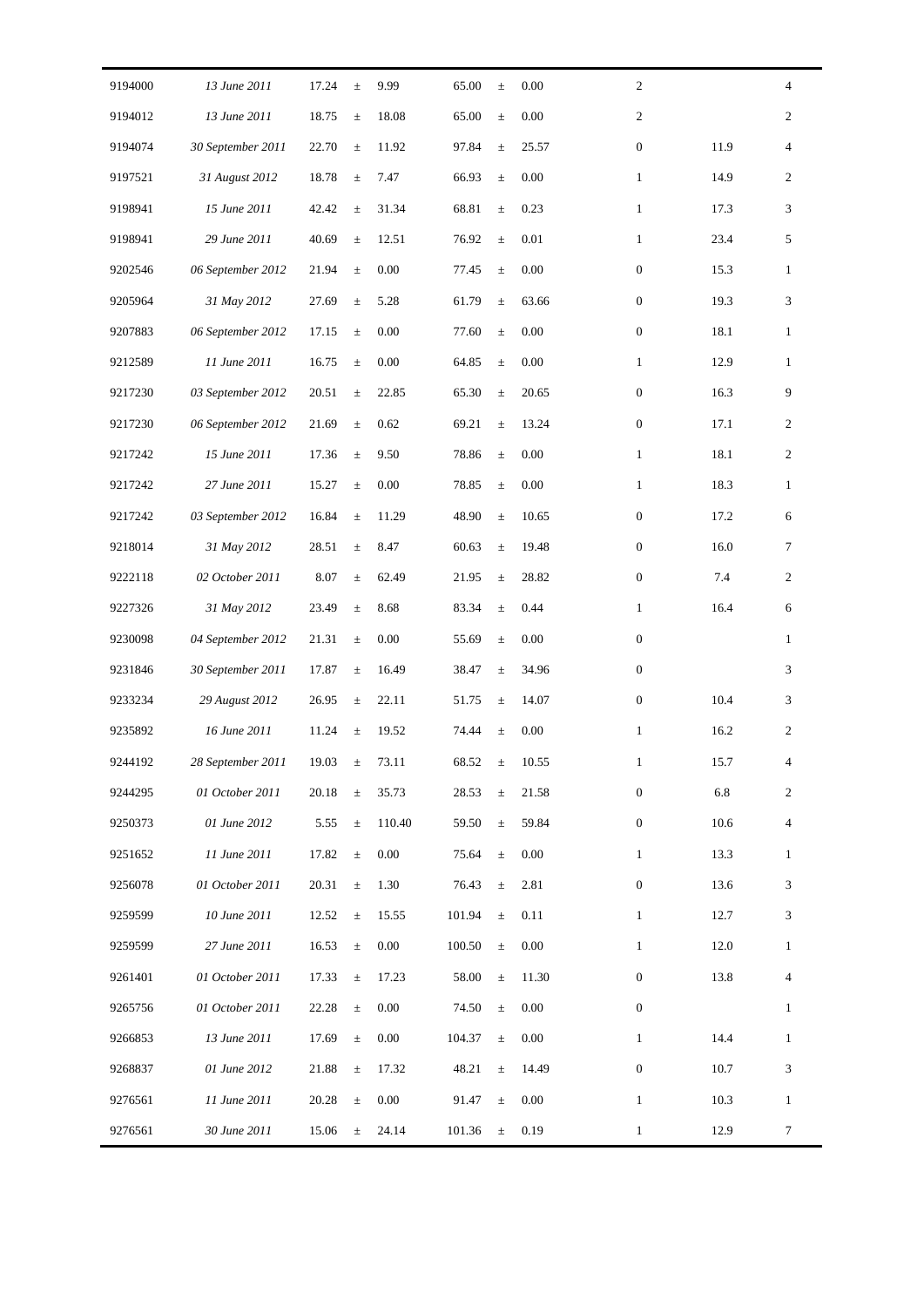| 9278234 | 28 September 2011 | 20.27 | $_{\pm}$ | 15.47    | 79.20  | $\pm$ | 22.39    | $\boldsymbol{0}$ | 18.7 | $\tau$         |
|---------|-------------------|-------|----------|----------|--------|-------|----------|------------------|------|----------------|
| 9278234 | 30 September 2011 | 15.00 | $\pm$    | 24.78    | 61.92  | $\pm$ | 30.67    | $\boldsymbol{0}$ | 20.5 | 4              |
| 9286554 | 31 May 2012       | 24.86 | $\pm$    | 19.26    | 68.55  | $\pm$ | 12.86    | $\boldsymbol{0}$ | 15.4 | 6              |
| 9288722 | 27 June 2011      | 15.14 | $\pm$    | 25.45    | 104.41 | $\pm$ | 0.00     | $\mathbf{1}$     | 14.4 | 3              |
| 9290684 | 27 June 2011      | 22.33 | $\pm$    | 0.00     | 63.53  | $\pm$ | 0.00     | $\mathbf{1}$     | 11.4 | $\mathbf{1}$   |
| 9290842 | 02 October 2011   | 20.99 | $\pm$    | 55.28    | 89.24  | $\pm$ | 67.35    | $\boldsymbol{0}$ | 14.4 | 5              |
| 9292101 | 15 June 2011      | 14.87 | $\pm$    | 14.42    | 99.41  | $\pm$ | 0.42     | $\mathbf{1}$     | 14.2 | 3              |
| 9294288 | 01 June 2012      | 19.07 | $\pm$    | 36.17    | 51.02  | $\pm$ | 50.27    | $\boldsymbol{0}$ | 12.4 | 5              |
| 9296195 | 31 August 2012    | 30.34 | $\pm$    | 36.46    | 65.00  | $\pm$ | 0.00     | $\overline{c}$   |      | 5              |
| 9297591 | 01 October 2011   | 19.37 | $\pm$    | 0.00     | 45.44  | $\pm$ | 0.00     | $\boldsymbol{0}$ | 17.0 | $\mathbf{1}$   |
| 9299733 | 01 September 2012 | 19.49 | $\pm$    | 38.82    | 77.46  | $\pm$ | 53.70    | $\mathbf{1}$     | 14.5 | $\tau$         |
| 9301926 | 31 August 2012    | 13.80 | $\pm$    | 38.59    | 83.02  | $\pm$ | 0.17     | $\mathbf{1}$     | 15.1 | 4              |
| 9307671 | 31 August 2012    | 18.49 | $\pm$    | 30.34    | 77.15  | $\pm$ | 54.80    | $\boldsymbol{0}$ | 13.2 | 5              |
| 9312195 | 15 June 2011      | 17.32 | $\pm$    | 25.78    | 72.14  | $\pm$ | 0.30     | $\mathbf{1}$     | 16.7 | 3              |
| 9313216 | 01 October 2011   | 17.88 | $\pm$    | 41.25    | 47.89  | $\pm$ | 44.86    | $\boldsymbol{0}$ |      | 6              |
| 9317755 | 31 May 2012       | 18.59 | $\pm$    | 13.37    | 98.54  | $\pm$ | 0.18     | $\mathbf{1}$     | 13.1 | 4              |
| 9318486 | 05 September 2012 | 21.53 | $\pm$    | 0.00     | 97.19  | $\pm$ | 0.00     | $\boldsymbol{0}$ | 15.3 | $\mathbf{1}$   |
| 9319466 | 05 September 2012 | 15.76 | $\pm$    | 16.73    | 78.89  | $\pm$ | 14.60    | $\boldsymbol{0}$ | 20.2 | 4              |
| 9320556 | 28 June 2011      | 15.57 | $\pm$    | 25.71    | 78.34  | $\pm$ | 0.01     | $\mathbf{1}$     | 22.9 | 3              |
| 9321677 | 27 June 2011      | 15.73 | $\pm$    | 8.52     | 104.46 | $\pm$ | 0.03     | $\mathbf{1}$     | 15.3 | 4              |
| 9328637 | 03 September 2012 | 10.16 | $_{\pm}$ | 0.00     | 72.57  | $\pm$ | 0.00     | $\boldsymbol{0}$ | 17.5 | $\mathbf{1}$   |
| 9332066 | 31 May 2012       | 23.60 | $\pm$    | 9.49     | 99.08  | $\pm$ | 0.15     | $\mathbf{1}$     | 14.2 | 3              |
| 9332157 | 02 October 2011   | 16.93 | $\pm$    | 3.14     | 60.45  | $\pm$ | 15.84    | $\overline{0}$   | 10.9 | 2              |
| 9336256 | 15 June 2011      | 18.72 | $\pm$    | 0.15     | 77.38  | $\pm$ | 0.00     | $\mathbf{1}$     | 21.5 | $\overline{c}$ |
| 9336505 | 30 September 2011 | 14.76 | $\pm$    | 10.59    | 110.98 | $\pm$ | 11.21    | $\boldsymbol{0}$ | 14.9 | $\overline{c}$ |
| 9340453 | 01 October 2011   | 22.33 | $\pm$    | 14.65    | 64.23  | $\pm$ | 17.31    | $\boldsymbol{0}$ | 14.0 | 4              |
| 9346689 | 15 June 2011      | 18.88 | $\pm$    | $0.00\,$ | 53.51  | $\pm$ | $0.00\,$ | $\mathbf{1}$     | 9.4  | 1              |
| 9349863 | 29 September 2011 | 23.43 | $\pm$    | 18.38    | 63.42  | $\pm$ | 3.84     | $\boldsymbol{0}$ | 18.6 | 4              |
| 9350721 | 30 September 2011 | 22.70 | $\pm$    | 32.51    | 58.66  | $\pm$ | 38.24    | $\boldsymbol{0}$ | 17.6 | 5              |
| 9352298 | 01 September 2012 | 12.92 | $\pm$    | 84.93    | 45.77  | $\pm$ | 41.60    | $\boldsymbol{0}$ | 12.7 | 5              |
| 9363027 | 31 May 2012       | 24.06 | $\pm$    | 36.07    | 111.73 | $\pm$ | 47.29    | $\boldsymbol{0}$ | 12.6 | 5              |
| 9366287 | 03 September 2012 | 18.34 | $\pm$    | 0.00     | 77.39  | $\pm$ | 0.00     | $\boldsymbol{0}$ | 13.1 | 1              |
| 9369007 | 15 June 2011      | 19.18 | $\pm$    | 3.24     | 61.82  | $\pm$ | 0.10     | $\mathbf{1}$     | 16.9 | $\overline{c}$ |
| 9376828 | 04 September 2012 | 22.72 | $\pm$    | 0.89     | 133.92 | $\pm$ | 2.04     | $\boldsymbol{0}$ | 11.3 | 2              |
| 9382190 | 31 May 2012       | 19.96 | $\pm$    | 9.07     | 52.80  | $\pm$ | 0.07     | $\mathbf{1}$     | 11.1 | $\mathfrak{S}$ |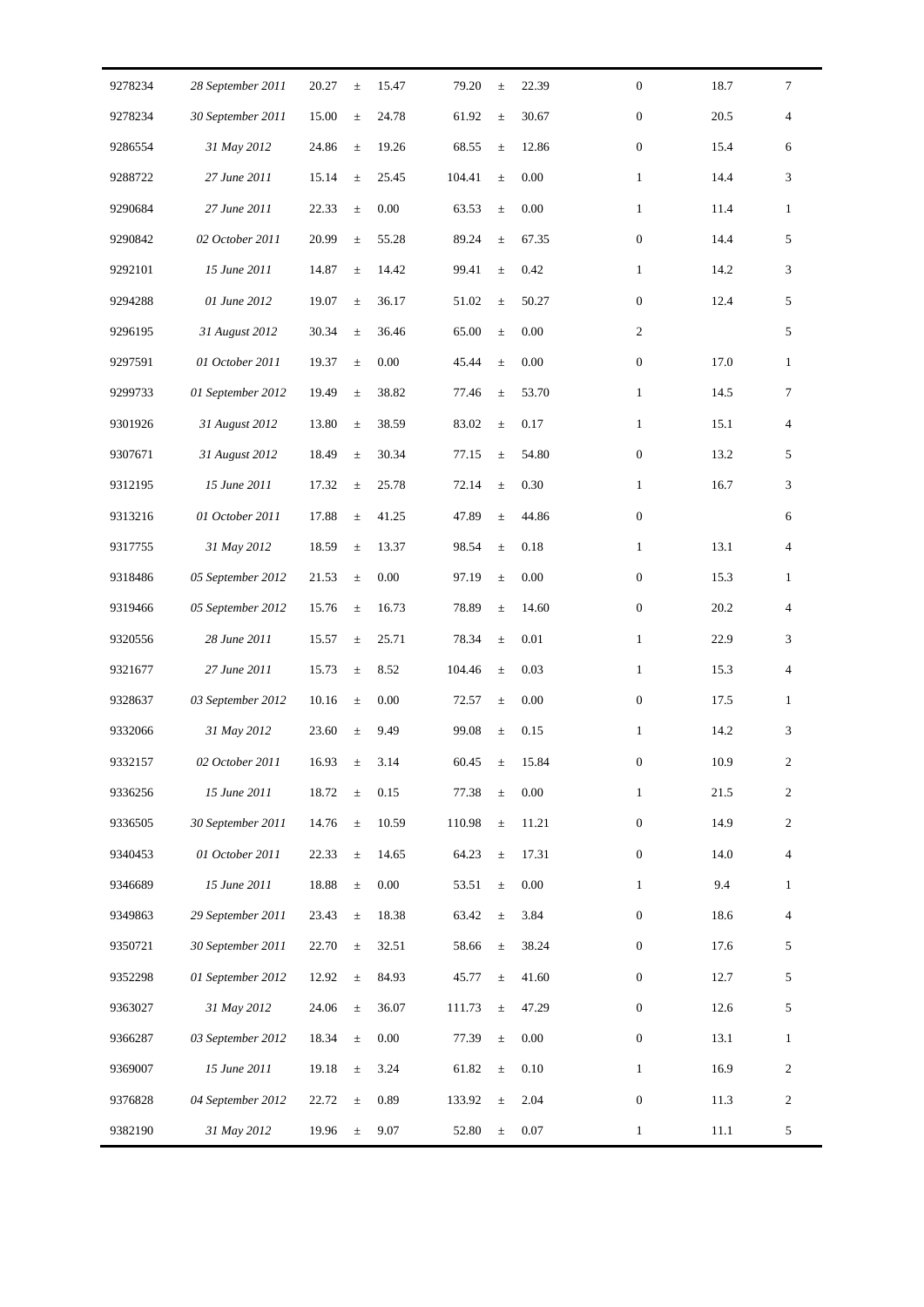| 9382750 | 31 May 2012       | 43.86 | $\pm$    | 5.29     | 81.62  | $\pm$ | 0.00     | $\mathbf{1}$     | 10.7 | 5                |
|---------|-------------------|-------|----------|----------|--------|-------|----------|------------------|------|------------------|
| 9384095 | 16 June 2011      | 18.80 | $\pm$    | 14.68    | 73.13  | $\pm$ | 0.00     | $\mathbf{1}$     | 13.5 | 3                |
| 9384095 | 29 June 2011      | 14.78 | $\pm$    | 47.33    | 70.56  | $\pm$ | 0.22     | $\mathbf{1}$     | 12.6 | 4                |
| 9387425 | 29 June 2011      | 18.97 | $\pm$    | 6.60     | 84.60  | $\pm$ | 0.08     | $\mathbf{1}$     | 19.2 | $\overline{c}$   |
| 9388522 | 31 May 2012       | 21.12 | $\pm$    | 5.81     | 57.66  | $\pm$ | 0.60     | $\mathbf{1}$     | 13.4 | 3                |
| 9390305 | 29 September 2011 | 15.11 | $\pm$    | 67.93    | 43.36  | $\pm$ | 9.14     | $\boldsymbol{0}$ | 12.5 | 3                |
| 9396696 | 31 August 2012    | 16.95 | $\pm$    | 28.56    | 67.71  | $\pm$ | 0.15     | $\mathbf{1}$     | 15.2 | 4                |
| 9398448 | 02 October 2011   | 18.78 | $\pm$    | 0.00     | 53.41  | $\pm$ | 0.00     | $\boldsymbol{0}$ |      | $\mathbf{1}$     |
| 9399480 | 13 June 2011      | 22.40 | $\pm$    | 26.73    | 85.56  | $\pm$ | 0.41     | $\mathbf{1}$     | 12.5 | 4                |
| 9406582 | 11 June 2011      | 6.26  | $\pm$    | $0.00\,$ | 53.85  | $\pm$ | 0.00     | $\mathbf{1}$     | 8.5  | $\mathbf{1}$     |
| 9407093 | 29 September 2011 | 27.06 | $\pm$    | 11.01    | 70.78  | $\pm$ | 69.68    | $\boldsymbol{0}$ |      | 3                |
| 9413420 | 15 June 2011      | 18.07 | $\pm$    | 24.08    | 84.45  | $\pm$ | 0.00     | $\mathbf{1}$     | 12.8 | 2                |
| 9417799 | 01 June 2012      | 21.85 | $\pm$    | 17.61    | 44.88  | $\pm$ | 4.42     | $\boldsymbol{0}$ | 13.1 | 4                |
| 9423449 | 30 June 2011      | 15.83 | $\pm$    | 18.20    | 61.37  | $\pm$ | 0.00     | $\mathbf{1}$     | 14.6 | 9                |
| 9430193 | 06 September 2012 | 18.93 | $\pm$    | 8.39     | 62.10  | $\pm$ | 40.70    | $\boldsymbol{0}$ | 14.3 | 3                |
| 9432220 | 01 October 2011   | 21.38 | $\pm$    | 28.24    | 73.68  | $\pm$ | 21.30    | $\boldsymbol{0}$ | 15.3 | 3                |
| 9440796 | 31 May 2012       | 21.95 | $\pm$    | 14.49    | 100.13 | $\pm$ | 16.75    | $\boldsymbol{0}$ | 13.4 | 5                |
| 9440801 | 01 June 2012      | 17.80 | $\pm$    | 12.61    | 39.92  | $\pm$ | 53.40    | $\boldsymbol{0}$ | 18.0 | 5                |
| 9447902 | 01 June 2012      | 22.87 | $\pm$    | 14.71    | 107.02 | $\pm$ | 56.74    | $\boldsymbol{0}$ |      | 4                |
| 9448035 | 06 September 2012 | 20.44 | $\pm$    | 9.19     | 57.17  | $\pm$ | 13.62    | $\boldsymbol{0}$ |      | 3                |
| 9451991 | 31 May 2012       | 26.28 | $\pm$    | 9.71     | 81.14  | $\pm$ | 10.27    | $\boldsymbol{0}$ | 16.4 | $\tau$           |
| 9458080 | 02 October 2011   | 25.07 | $\pm$    | 21.34    | 57.71  | $\pm$ | 59.72    | $\boldsymbol{0}$ |      | 3                |
| 9458535 | 31 August 2012    | 15.40 | $\pm$    | 0.00     | 65.00  | $\pm$ | $0.00\,$ | $\overline{2}$   |      | 1                |
| 9460241 | 29 June 2011      | 19.24 | $\pm$    | 30.71    | 61.37  | $\pm$ | 0.19     | $\mathbf{1}$     | 13.4 | 4                |
| 9461350 | 01 October 2011   | 15.04 | $\pm$    | 30.84    | 58.73  | $\pm$ | 36.59    | $\boldsymbol{0}$ | 9.4  | 5                |
| 9466350 | 31 August 2012    | 19.53 | $\pm$    | 9.66     | 76.86  | $\pm$ | 29.41    | $\overline{c}$   |      | 4                |
| 9480980 | 01 June 2012      | 21.34 | $\pm$    | 28.59    | 62.19  | $\pm$ | 41.08    | $\boldsymbol{0}$ | 11.8 | 4                |
| 9483499 | 31 August 2012    | 9.66  | $\pm$    | 4.99     | 65.00  | $\pm$ | 0.00     | $\sqrt{2}$       |      | $\overline{c}$   |
| 9483516 | 05 September 2012 | 17.07 | $\pm$    | 8.18     | 71.79  | $\pm$ | 23.01    | $\boldsymbol{0}$ | 12.7 | 2                |
| 9511533 | 13 June 2011      | 15.08 | $\pm$    | 40.92    | 88.95  | $\pm$ | 0.43     | $\mathbf{1}$     | 13.6 | 3                |
| 9511533 | 27 June 2011      | 18.66 | $_{\pm}$ | 2.84     | 89.00  | $\pm$ | 0.00     | $\mathbf{1}$     | 15.3 | $\overline{c}$   |
| 9525900 | 31 May 2012       | 26.17 | $\pm$    | 8.86     | 65.00  | $\pm$ | 0.00     | $\overline{c}$   |      | 4                |
| 9536935 | 10 June 2011      | 17.81 | $\pm$    | 0.00     | 54.76  | $\pm$ | 0.00     | $\mathbf{1}$     | 13.1 | $\mathbf{1}$     |
| 9558907 | 30 September 2011 | 14.70 | $\pm$    | 0.00     | 73.69  | $\pm$ | 0.00     | $\boldsymbol{0}$ | 13.6 | $\mathbf{1}$     |
| 9567453 | 16 June 2011      | 18.75 | $\pm$    | 18.49    | 85.92  | $\pm$ | 0.24     | $\mathbf{1}$     | 13.1 | $\boldsymbol{2}$ |

j,